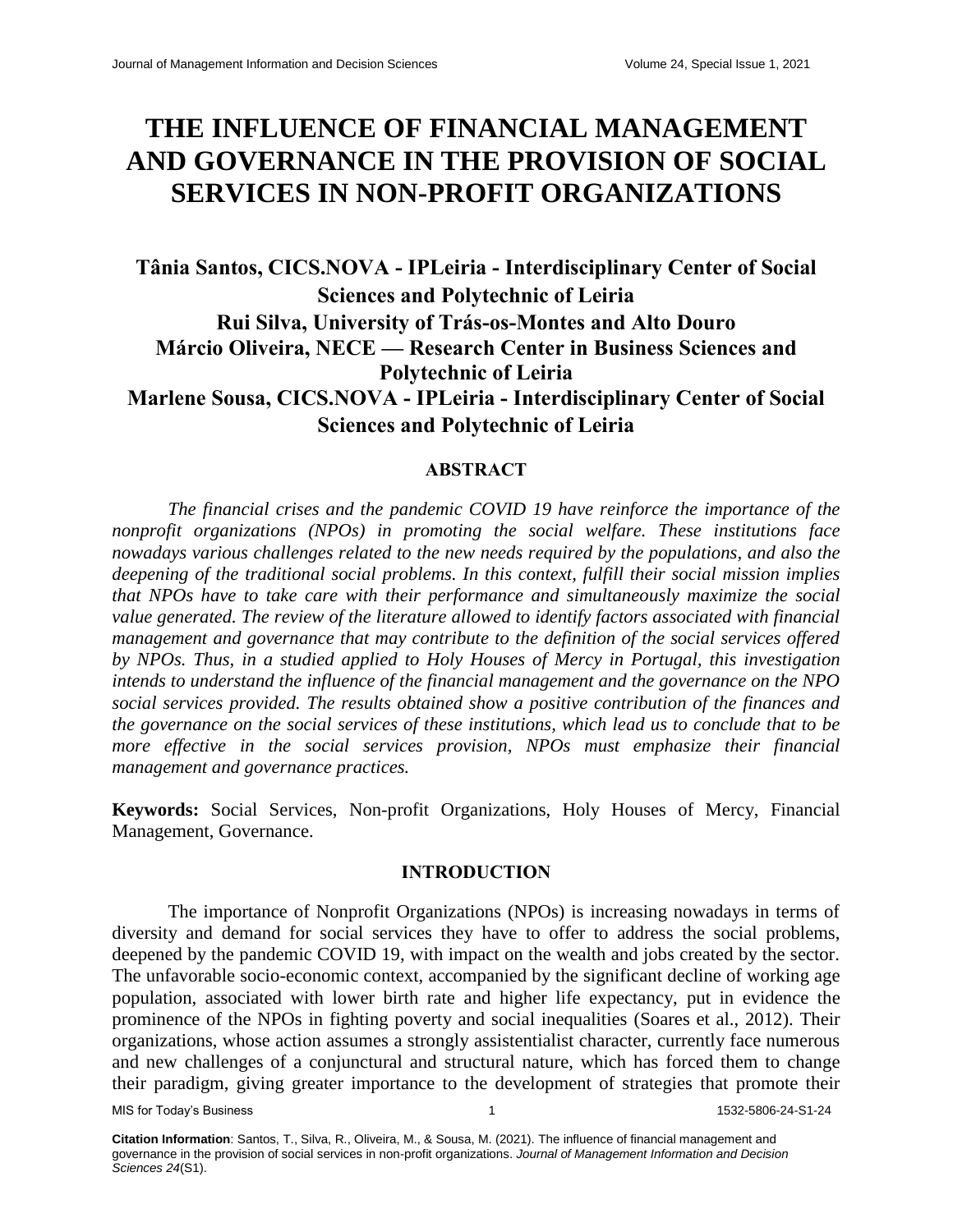sustainability, valuing human resources, taking advantage of synergies and economies of scale (Soares et al., 2012).

Concerning the factors that influence the promotion of social services on NPOs, we address the financial management. For these institutions to find a sustainable and stable path, a continuous improvement of their economic performance is increasingly crucial while fulfilling their social mission (Dall'Agnol et al. 2017). According to the same author, these challenges are related to the search for operational sustainability while being dependent on sources of revenue of different natures or origins, such as support from state and private funds.

In addition to this, studies like Garcia (2016) show us that for NPOs to survive and achieve their goals regarding the importance of governance practices. They must use appropriate management tools, including market orientation and the principles of good governance based on the existence of well-defined missions, clear objectives and aligned with the organizational strategy.

Despite the importance of these variables for the management of these organizations, it is through the social services they promote to the community where they operate, that the action of these NPOs gains outside visibility. Thus, financial management and governance practices are aspects to consider when the reflection points to the reasons that influence the social responses that these organizations promote (Bryce, 2017; Santos et al, 2018; Zollo et al., 2019).

Moreover, in the investigation (Oliveira et al, 2021) it was found that to optimize their governance practices, NPOs should pay attention to strategy and human resources management, as the governance is influenced by strategy and human resources management, but also aspects related to strategy determine human resources practices.

Thus, this study focuses on Portuguese NPOs, in the specific case of Holy Houses of Mercies in Portugal, aims to verify the influence of financial management and governance practices in social services promoted by the Holy Houses of Mercy in Portugal.

# **LITERATURE REVIEW**

Several studies have revealed the growing academic interest in research on strategy, respective instruments and practices in NPOs (Laurett & Ferreira, 2018; Suykens et al., 2019). Several reasons are found for NPOs to adopt elements generally associated with profitable organizations, assuming that the main objective of these changes is to improve the economic and social performance of NPOs (Petitgand, 2018): changes in the external environment of NPOs, the need growing and increasingly competitive of sponsors and patrons (Weerawardena, 2010), more restrictive changes in the legislation in force under which these organizations are governed (Baines et al.2012), the need to be more autonomous in financial terms (Suykens, 2019) and efficient in the management of resources and services (Coelho et al, 2016).

Several authors (Nielsen et al., 2018; Sanderse et al. 2020) have been focusing on the particularities of the NPOs business model's elements, namely its resources, activities, value proposition, costumers, and collaborators. There are several studies in which it is recognized that the instruments and practices usually associated with for-profit organizations must be subject to adjustments and terminology when applied to the non-profit sector (Suykens, 2019). These adjustments should include the recognition that NPOs are more complex than normal companies, namely concerning the relationship with the customer (Anheier & Toepler, 2019) and the fact that NPOs have to respond to multiple stakeholders' needs and interests (Costa & Pesci, 2016). Besides, the complexity of strategic options, which sometimes determine that strategies are

MIS for Today's Business 2 1532-5806-24-S1-24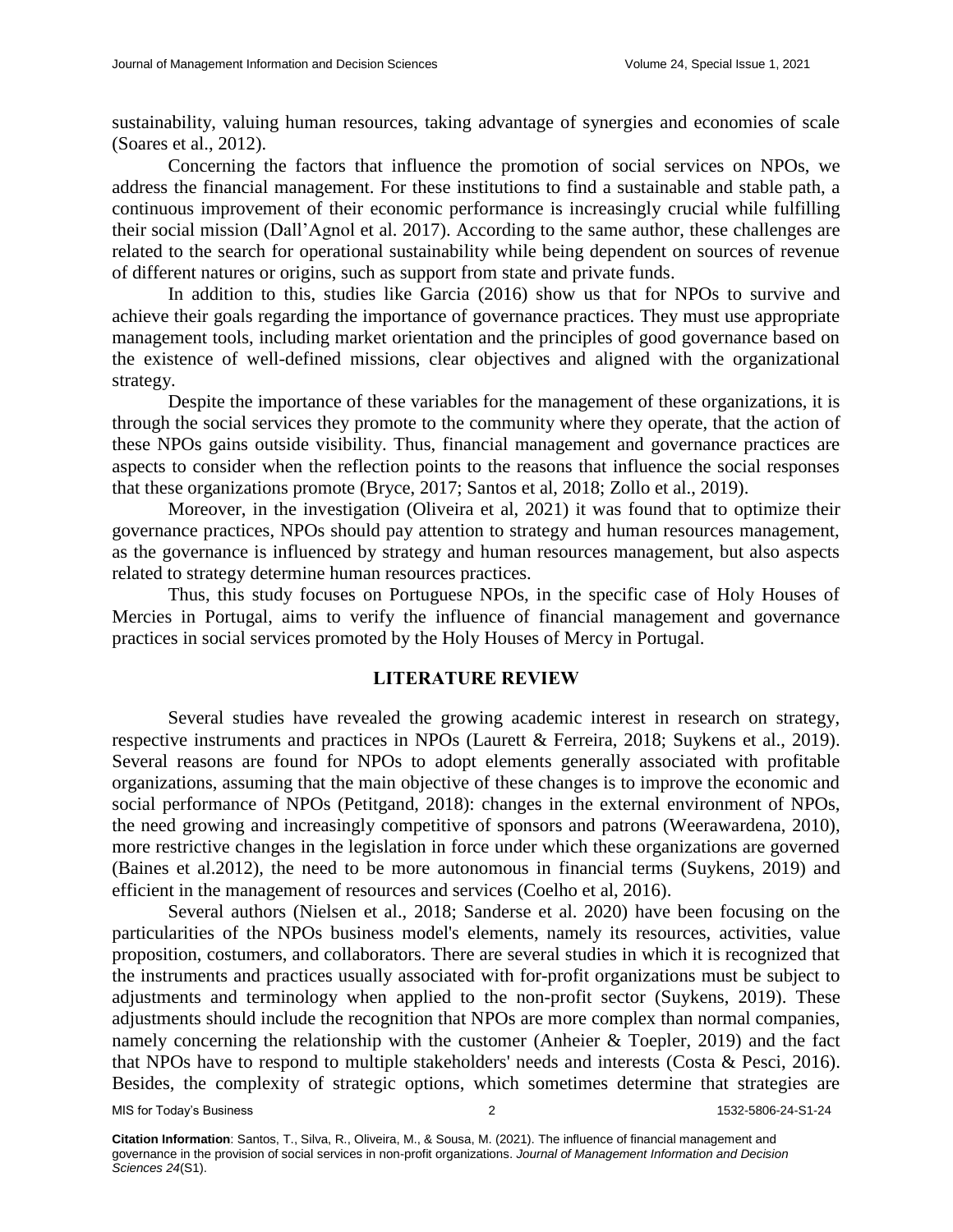adopted contrary to the social mission, guarantees the organisation's sustainability in the medium and long term (Larsen & Brockington, 2018). Another important aspect is that NPOs aim to achieve social value instead of the "mere" economic value proposed by companies (de Langen, 2018).

The value proposition is the heart of the organization and "is defined as the organization's mission, its programs or bundle of products and services — that create value for its customers, stakeholders and partners and its brand (Sanderse et al., 2020).

# **Financial management of non-profit organizations**

The sustainability of social organizations has been a hotly debated topic in recent years. NPOs must adapt their sustainability to management models that do not forget the nature of promoting social well-being, which is fundamental for the region's sustainable development where each social organization is inserted (Santos et al, 2010).

Effective financial management is as important to the performance of NPOs as it is crucial to the performance of for-profit companies. They are similar, differing essentially in the main objective: to meet socially desirable needs and not to increase shareholder value (Su et al., 2014).

The authors (Strydom & Stephen, (2014) argues that, with NPOs playing a key role in addressing various social challenges, studies on their financial management and sustainability are essential. For these authors, a greater theoretical and empirical understanding of the financial management of NPOs will lead to better efficiency and, consequently, to better services provided.

Some studies (Bryce, 2017; Dall'Agnol et al. 2017) show that the performance of NPOs (which is measured according to the achievement of their objectives) depends on the efficient management of your financial resources. They also show that these organisations' financial fragility will limit the quality and quantity of services provided to people who enjoy them.

The study by Dall'Agnol et al. (2017) indicates that fiscal performance, efficiency in fundraising, and organisations' total assets are positively related to the number of people that organizations can assist in accessing primary education and health. The authors also argues that understanding the relationship between financial management and the performance of NPOs will allow their managers to use financial resources more efficiently, achieving the organization's objectives.

# **Governance of non-profit organizations**

Some authors (Cabral & Bertero, 2016; Bukhari et al., 2014) state that it is essential to implement management methods and practices in NPOs, respecting their specificities and using assessment formats and governance applications adapted to their characteristics, such as the mission, vision, principles and profile of stakeholders.

The author (Garcia, 2016) shows that for NPOs to be able to survive and achieve their goals, they must use appropriate management tools, which include market orientation and the principles of good governance based on the existence of well-defined missions, clear objectives, and aligned with the organizational strategy, which, in turn, underlies the existence of strategic planning and sound financial management.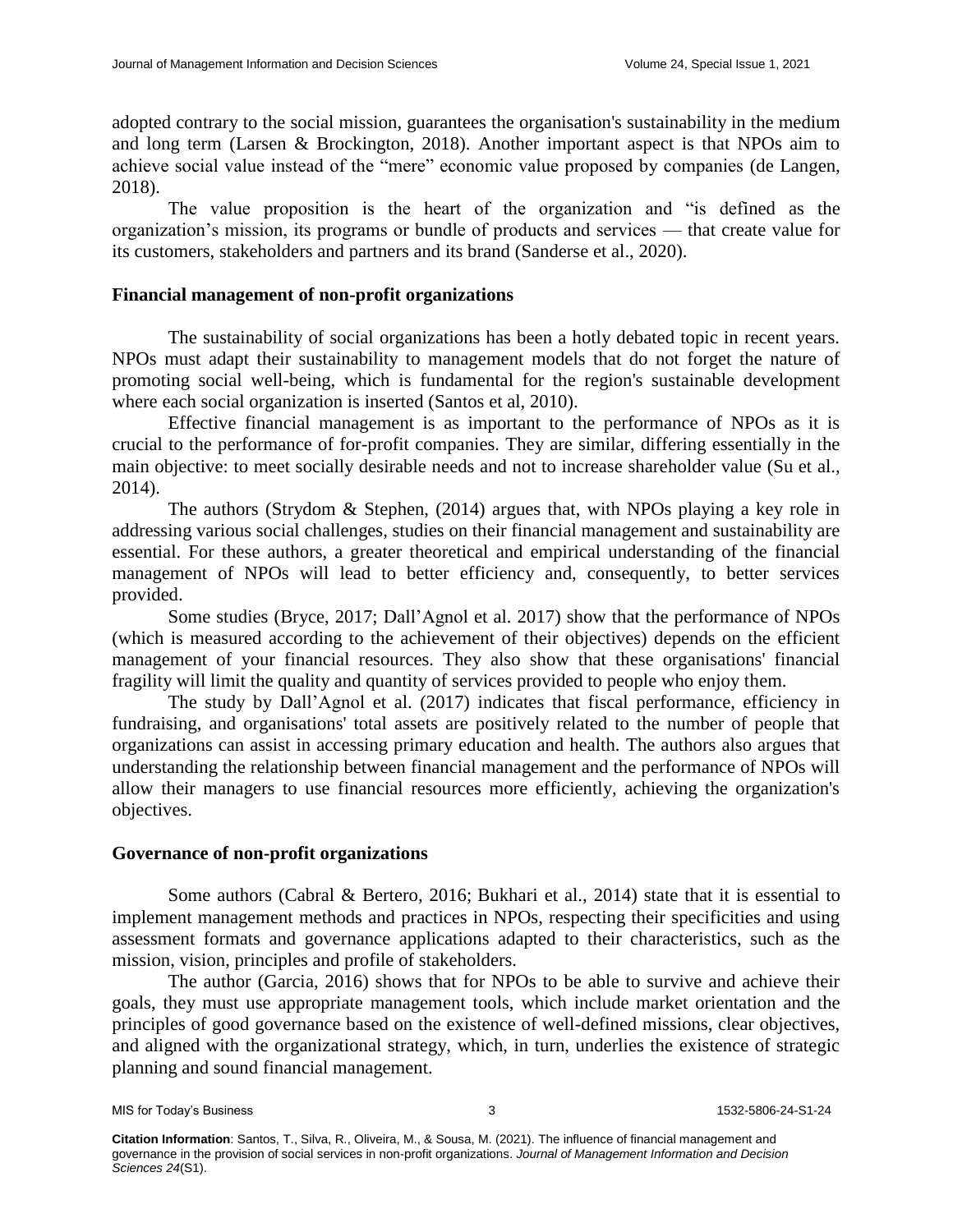Organizations that adopt corporate and pluralist governance systems improve their performance and institutional strength, benefiting stakeholders' action as social intermediaries (Taylor, 2015). Governance incorporates codes of ethics and corporate responsibility that, in some way, including the vision and mission of organizations and the quality of results. Successful companies that implement corporate governance items achieve financial stability and sustainability (Saltaji, 2013).

Promoting organisations' sustainability is only possible with effective governance, which allows companies to improve their financial management, enjoy reduced capital costs, and manage to attract interesting customers, suppliers, investors, and partners (Saltaji, 2013). In the current austerity contexts, NPOs must invest in governance practices, which allow them to guarantee their sustainability and achieve their objectives and manage to face the multiple challenges they face daily (Garcia, 2016). The investigation presented by (Taylor, 2015) point us in the direction of being the governance practices the main responsible for the implementation of measures with influence in the financial performance of the organizations.

According to these authors, the GOV has a decisive action on the various areas of the management of organizations, but it is closely linked to the financial aspects. In the case of NPOs, the fulfillment of their missions is done through an effective SOC offer, so the good GOV, in theory, should be related to a good performance at the FIN level, with a view to a good SOC. When referring to financial aspects, we take into account indicators such as knowledge of financial instruments, costs and revenues, best practices, instruments to be used, sources of revenue, associated risks, budget, balance and greeting (Su et al., 2014).

# **HYPOTHESIS**

*H1 The financial management of non-profit organizations influences positively social service practices.*

*H2a The governance practices of nonprofit organizations influence positively social service practices.*

- *H2b The governance practices of non-profit organizations influence positively the social service practices, mediated by financial management.*
- *H3 The governance practices of non-profit organizations influence positively the financial management.*

#### **METHODOLOGY**

We performed quantitative research using a questionnaire survey to understand whether Financial Management (FIN) and Governance Practices (GOV) influence the Social Services (SOC) of Non-Profit Organizations (NPOs). We also analysed the influence of Financial Management (FIN) on Governance practices (GOV). We analysed 242 Holy Houses of Mercy, those which were interested in participating in the study, which corresponds to 62,5% of the universe of 387 Holy Houses of Mercy currently in operation in Portugal.

The data were collected in person, between November 2018 and December 2019, through the application of questionnaires, within the scope of audits carried out through the program "Misericórdias - Gestão Sustentável" of the Union of Portuguese Mercies. For this purpose, managers, technicians and workers from these institutions were surveyed. The data were collected through a questionnaire survey and allowed an investigation of a quantitative nature by estimating a structural model using the SPSS/SEM-AMOS 27 data analysis technique.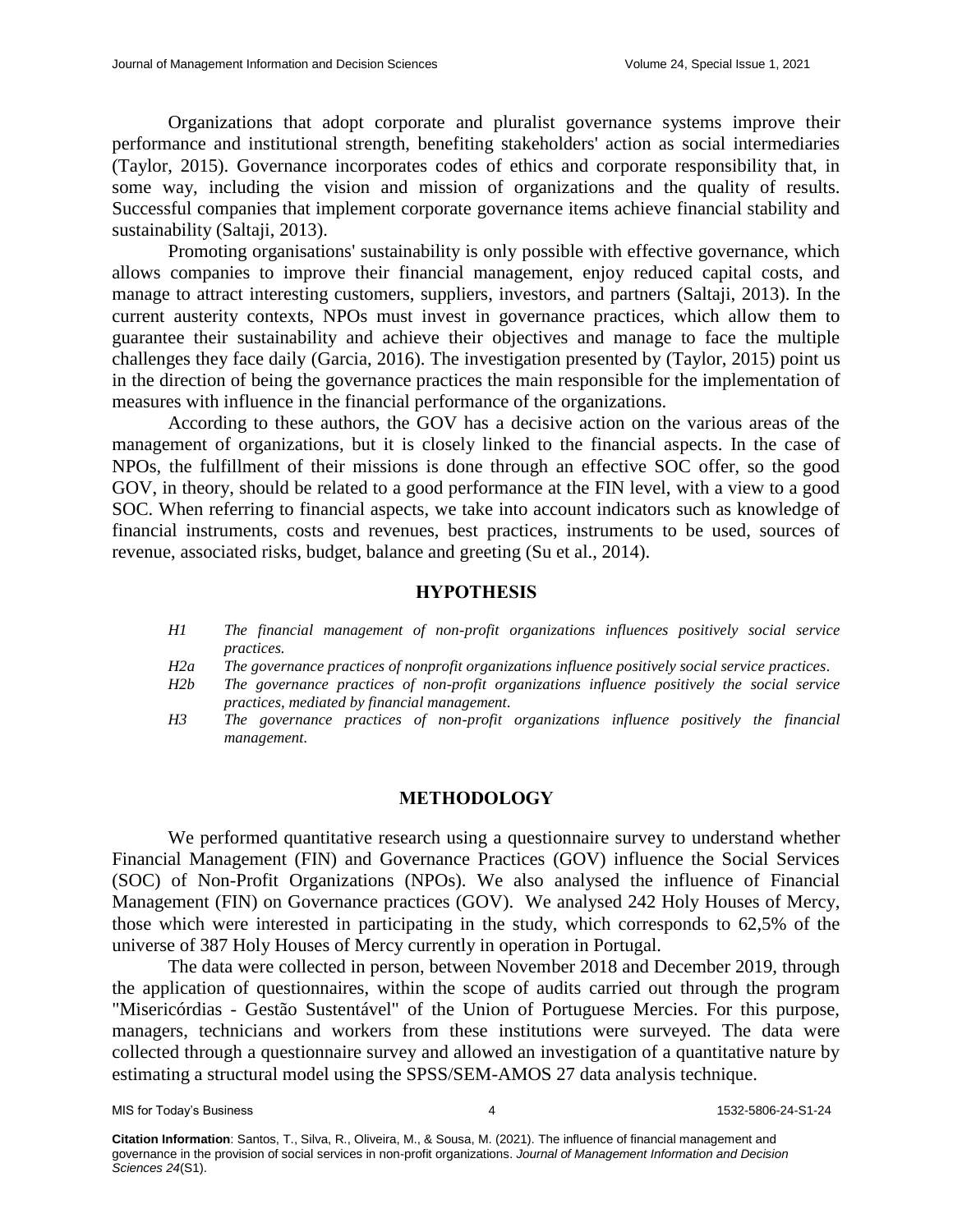The estimated measurement model is composed of three main constructs: Financial Management (FIN), Governance Practices (GOV) and Social Services (SOC). The FIN and GOV constructs are composed of 8 variables. The SOC construct is composed of 10.

To understand what variables used in the questionnaire had an efficient factorial load of explaining the reality studied, we performed an exploratory factorial analysis to understand the number of factors and their explanatory capacity.

In this study, to analyse and identify the component loading, an EFA was performed, which enabled the extraction of the Principal Components Method (PCM) factors. In the analysis, we considered only values whose factors were  $\geq 1$ , which resulted in a KMO=0.895 and a correlation matrix of three factors, which explain 81.18% of the variance. The factor that explains the vast majority of the variance is Factor 1 with 38.71%, followed by Factor 2 with 27.79% and finally Factor 3 with 14.68%.

After performing the EFA, we found that some items had loadings below 0.5, which were removed when we estimated the final model using Confirmatory Factor Analysis (CFA). Items removed were GOV1 with factorial 0.431, GOV 2 with 0.339, GOV3 with 0.223, GOV4 with 0.356 and finally GOV5 with 0.443. According to the literature, these items cannot be used to estimate the measure confirmatory factorial analysis model.

#### **RESULTS**

To check whether the measurement model was statistically valid and significant, we analysed the measurement model's loadings and errors that characterise this study. The proposed model's estimation was performed through the use of the de structural equation model (SEM) and SPSS/AMOS 27 software. The final model was tested according to the literature to test the validity and reliability of the measures. Several research hypotheses were tested to determine the meaning of each path's loadings and coefficients.

According to the literature, we estimated a model composed of three constructs named Social Services (SOC), Financial Management (FIN) and Governance Practices (GOV). To verify the constructs' reliability, we calculated the Cronbach's Alpha (α) that there is an excellent total internal consistency ( $\alpha$  = 0.886) for the sample of 242 respondents. The internal consistency for all items that make up the model is demonstrated by Cronbach's Alpha (α) higher than 0.8, revealing validity and internal and explanatory reliability.

To perform the CFA, two models were tested, one with all the variables corresponding to the three constructs under analysis and another removing the variables whose factor loadings were lower than 0.5.

Final research model allowed to validate that FIN influences ( $\beta$  = -0.237; p <0.05) and GOV of  $(\beta = 0.482; p \le 0.001)$  in the SOC of the NPOs under study. We also tested if GOV influences FIN, but our results reveal non statistically significance (β = 0.089; p > 0.05). Finally, we tested if GOV influences SOC mediated by FIN of  $(\beta = 0.114; p > 0.05)$ . This indirect effect tested had no statistical influence. After analysing the hypotheses tested in the measurement model, we found that only H1 and H2a were validated. The hypotheses H2b and H3 formulated was not validated in the final model.

The structural model results indicate that FIN and GOV's dimensions have a direct, positive and statistically significant influence on SOC, supporting the research hypotheses formulated (H1, H2a). The research hypotheses formulated (H2b and H3) did not significantly affect the model.

MIS for Today's Business **1532-5806-24-S1-24** 1532-5806-24-S1-24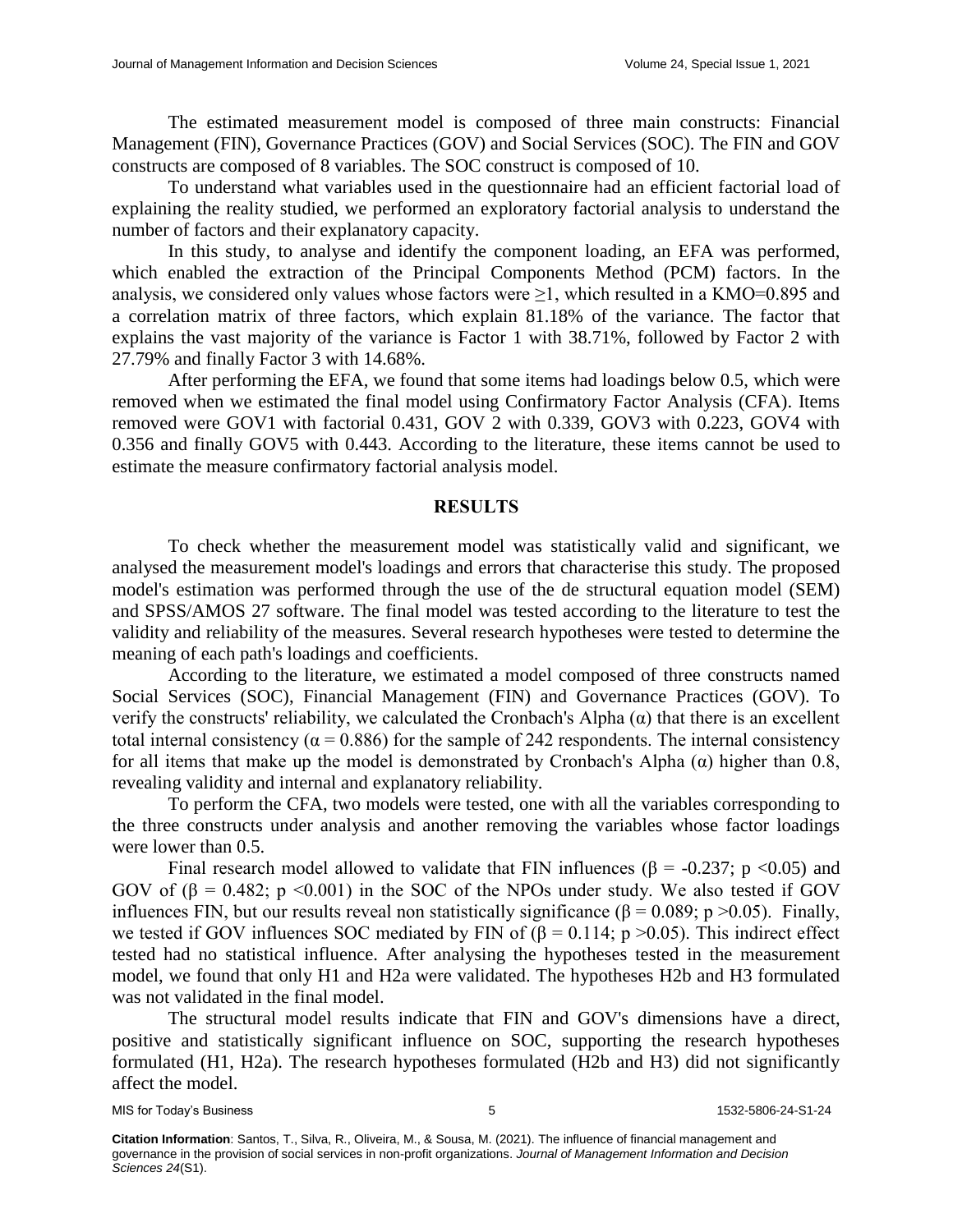#### **DISCUSSION**

Analyzing the influence of the FIN and GOV dimensions on the SOC, we find that both dimensions have a strong impact on the availability of the SOC of the institutions under study, which confirms the H1 and H2a. It was impossible to determine an indirect relationship between GOV and SOC, mediated by FIN, nor a direct relationship between GOV and FIN, which demonstrates that hypotheses H2b and H3 are not supported.

In this way, we move first to the analysis of H1 confirmation. We advanced the study with the assumption that there would be an influence of FIN in the SOC. It was possible to ascertain that these influencing factors could be grouped into eight sub-dimensions of FIN (knowledge of costs and revenues; financial practices; effectiveness of financial instruments; knowledge of financing sources; financial risk; financial balance; budget; and budget effectiveness). It is important to analyze each of this sub-dimensions relevance and composition in the performance of the SOC.

Thus, regarding cost and revenue knowledge, the first FIN dimension under analysis, it was possible to verify the existence of a set of relevant indicators with a strong impact on the institution's SOC. As they prove to be decisive for this influence, among the variables under study, it is important to highlight the following indicators of this sub-dimension: the knowledge of costs, namely, knowledge of the real costs of each valence, knowledge of the degree of effectiveness of budget management, and knowledge of the degree of effectiveness of budget management concerning each of the entity's valences.

The second sub-dimension of FIN found to be relevant to the performance of SOC was composed of a set of indicators related to good financial practices. In this regard, it is important to highlight the following indicators: the regular monitoring of the value of structural costs, the regular renegotiation of prices for the services used by the entity and the products purchased, regular banking activity with at least three different entities, carrying out analyzes regular to budget execution, at least quarterly, the exercise of a qualitative analysis of budget execution, the accounting processing carried out internally by adequately trained personnel, the adoption of a proficient system and the preparation and monitoring of treasury plans.

A third sub-dimension of FIN, on which the SOC's performance will depend, is the effectiveness of financial instruments. In this regard, it is important to highlight the importance of the entity's use of a management control panel such as Tableaux de Bord or Balanced Scorecard.

The fourth sub-dimension of FIN is related to the knowledge of the sources of financing. In this sense, indicators stand out that reveal whether the entity knows the alternatives available for obtaining financing and if the figure of the individual/company that finances an investment is used and sees its name linked to it.

A fifth sub-dimension of FIN, with influence on SOC performance, concerns financial risk, which is composed of indicators such as the largest financier being responsible for more than 25% of the entity's current funds, if the patrons have a degree of loyalty to the member of the fundraising team superior to that of the entity and if the revenues that come from the state represent more than 50% of those of the global exploration budget.

The sixth sub-dimension of FIN, found in the present study, is related to financial balance. In order to determine the existence of this financial balance, which is important for the performance of SOCs in these institutions, it is important to consider the following indicators: If in the last three years, current resources have been sufficient to cover the costs inherent in a good

MIS for Today's Business 6 1532-5806-24-S1-24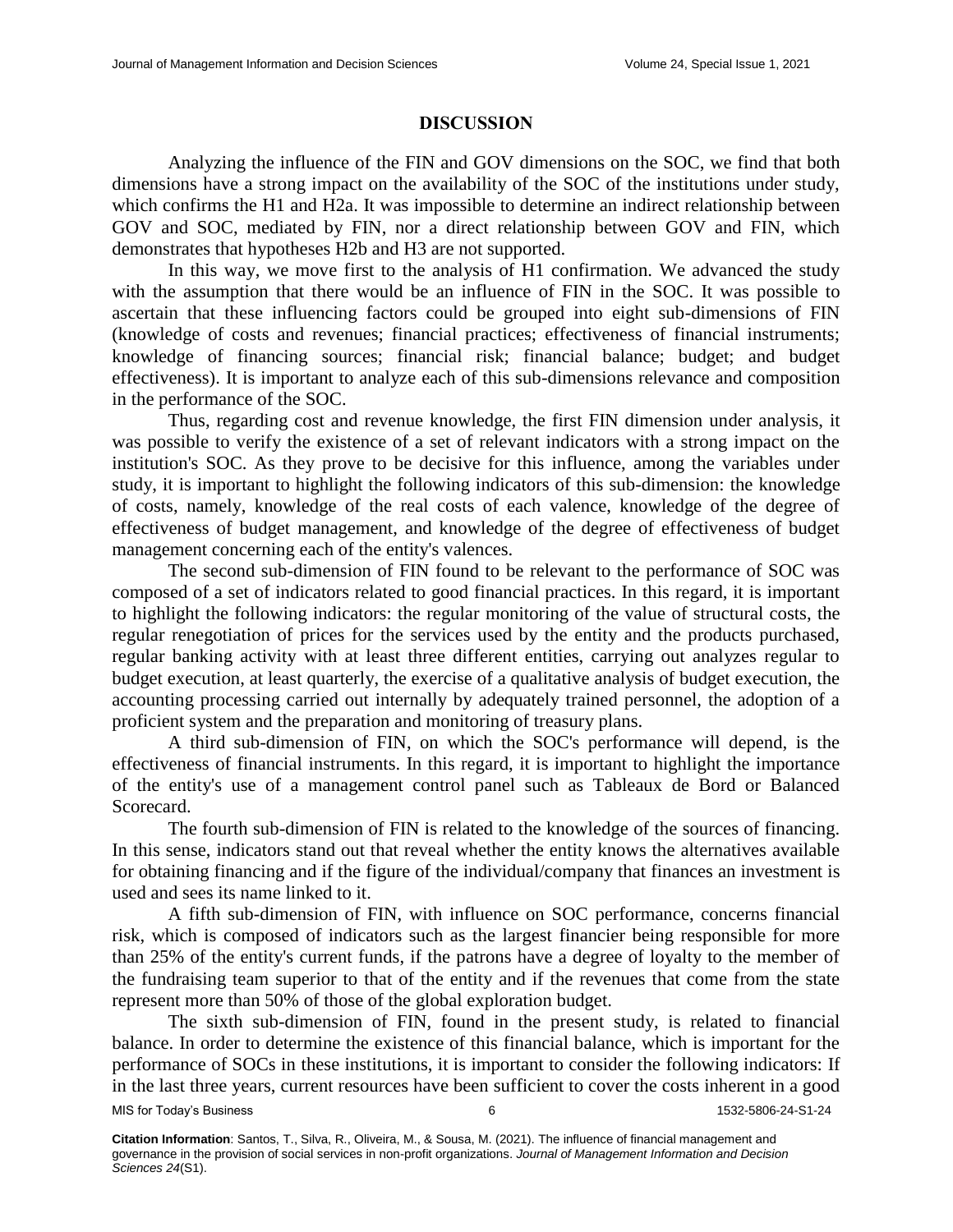pursuit of the mission, if the expectations for the next three years are that the current resources will be sufficient to cover the costs inherent to a good pursuit of the mission, if the entity has negotiated and available debt capacity, if the entity has any area of intervention that generates financial surpluses and that can be allocated to the mission's financing and, finally, if the entity uses some form of self-production that represents more than 5% of the annual budget.

The seventh sub-dimension of FIN with an impact on SOC performance is the budget. For a budget that aims to promote the performance of the SOC, it is necessary to verify indicators such as the existence, in the entity, human resources with training in the budget area, the periodic realization of a budget of the entity's activities, the entity must consider the budget as a useful management tool, the fact that it includes a projected income and that the entity's goals are compatible or consistent with its financial resources.

The last sub-dimension of FIN found to be relevant to the performance of SOC is budgetary effectiveness. It is important to consider a set of indicators that reveal the prevalence of this effectiveness. The indicators focus on verifying whether there has been revenue growth over the past few years, whether corrective actions are taken by the entity when there are deviations from the budget, whether there is a reasonable degree of effectiveness of the entity's overall budget management, whether there is a reasonable degree of budgetary management effectiveness of each of the entity's strengths, if the entity performs a correct analysis of budgetary execution, if the entity performs budgetary execution analysis, at least, quarterly, finally, if the entity has any software for budget management.

After analysing the results that allow us to confirm H1, we focus our attention on the results related to H2a validation. Regarding the strong impact found by GOV in the SOC, with a direct positive influence on the structural model studied, which in turn confirms H2a, it is important to mention that such findings are in line with the literature considered for the present study.

From the analysis carried out, it was found that the GOV, as an influencer of the SOC in this type of institutions, is composed of a set of practices that can also be grouped, once again, in the form of subdimensions. For the present study, it was possible to determine a set of 3 subdimensions (community relations, communication and marketing, and quality and innovation). Thus, it is important to analyse each of these GOV subdimensions' relevance and composition in the performance of SOC in these institutions.

The first sub-dimension of the GOV found in the present study is composed of a set of indicators related to the relations that the institution maintains with the community.

The second sub-dimension of GOV that directly influences the SOC is communication and marketing.

Finally, the third sub-dimension of the GOV with direct impact of the SOC is comprised of indicators related to quality and innovation,

After finding the results that confirm H1 and H2a and identifying the components that characterize and compose FIN and GOV with a strong influence on the SOC of the institutions under study, it is now possible to realize that there is no statistically significant relationship between GOV and SOC, mediated by FIN, which leads to a non-confirmation of advanced H2b in the present study.

MIS for Today's Business 24-S1-24 This would be equivalent to saying, for example, that SOC could be benefited or harmed in their activities due to the GOV's capacity to implement initiatives, projects or strategies for attracting financial assets that would be decisive for the implementation of new social responses or that contribute to strengthening existing social responses. The non-confirmation of this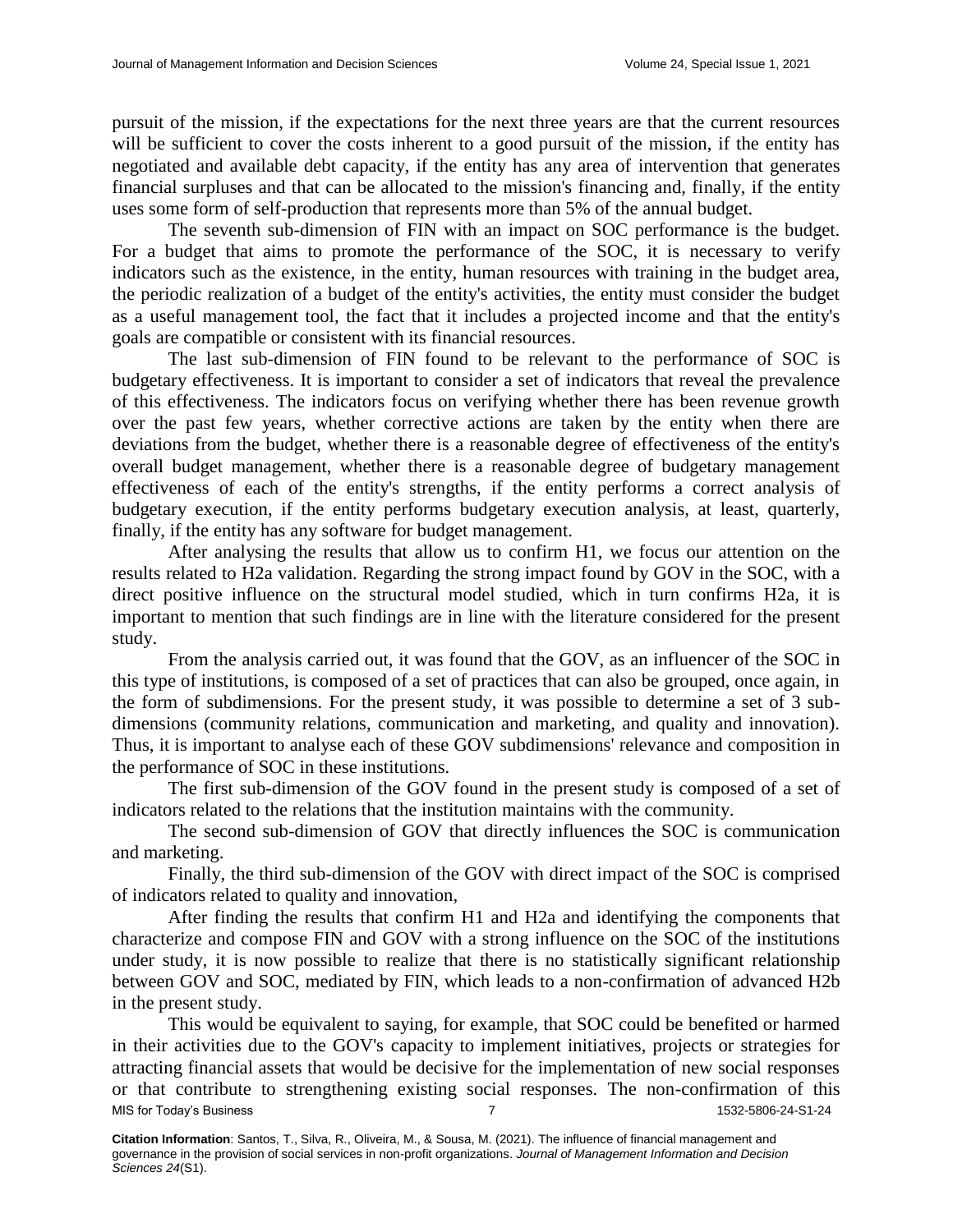scenario indicates that this context of dependence or an indirect relationship does not exist. Thus, it is possible to understand how decisive the public support and financing programs are, which do not depend on the direct action of the GOV. As they are of regular nature and reach these institutions in the form of subsidies or guaranteed funds, on a regular basis, and that allow SOC to remain over time, regardless of the GOV's greater or lesser efforts to raise funds of a financial nature to increase the social services it promotes.

It is also now possible to notice no statistically significant relationship between GOV and FIN, which leads to the non-confirmation of advanced H3 in the present study.

Thus, even though the GOV directly influences the SOC, in the sub-dimensions previously presented and that allow H2a to be confirmed, the same cannot be said when trying to understand if there is a relationship between this and the FIN, with the final SOC or not, so hypotheses H2b and H3 are not confirmed.

# **CONCLUSIONS, LIMITATIONS AND FUTURE RESEARCH FORMULAE**

Despite these NPOs belonging to the third sector or the social sector and not to the public or private sector, in many of the social services they provide, they end up replacing the public sector, which, recognizing this action by the Holy Houses of Mercy, establishes protocols, where through a financial contribution, these NPOs ensure the provision of a set of social services, considered important for the communities. These protocols are not dependent on a more or less proactive or assertive action by the GOV. However, if the fundamental precepts are fulfilled by the NPOs, they will remain indefinitely. What the non-confirmation of this hypothesis tells us, therefore, is that this context promotes an adaptation by the GOV of these NPOS to the financial resources destined to social responses and that there is no more acute action in the search for more or other sources of revenue that would allow the SOC to be added, on which they would be dependent.

With the non-confirmation of H3, we realize that even if the financial resources are not destined for the SOC, but for other areas of management of these NPOs, such as wealth management, supply, human resources, technology, communication or marketing, still do not depend on the action of the GOV. Once again, also the non-confirmation of this hypothesis leads us to an action of conformity and lack of proactivity of the GOV, which, by not implementing initiatives, projects or strategies that serve to attract financial resources, must be dependent on the sources of revenue that they take for granted and guaranteed, coming from the public sector. This financial dependency, which had been made clear previously, regarding the way in which the SOCs are not influenced by the GOV action, is now even more clear, since also the other management areas of these NPOs, do not benefit from the demand action bigger, better or different sources of financing from the GOV.

The results obtained allow future studies that focus on the sustainability of NPOs in the medium and long term, without thereby deviating from their missions or from offering social responses. Thus, these results may serve to launch future studies that may focus on the analysis of the relationship between the GOV and the FIN of these institutions, namely, on the efforts that can be implemented at the level of initiatives such as: applications for programs or projects, tax breaks, crowdfunding, recruiting supporters of causes, establishing partnerships, implementing commercial activities, implementation of strategies for relational marketing, organization of events, fundraising non-financial resources for specific purposes, profitability of assets or endowment initiatives.

MIS for Today's Business **8** 1532-5806-24-S1-24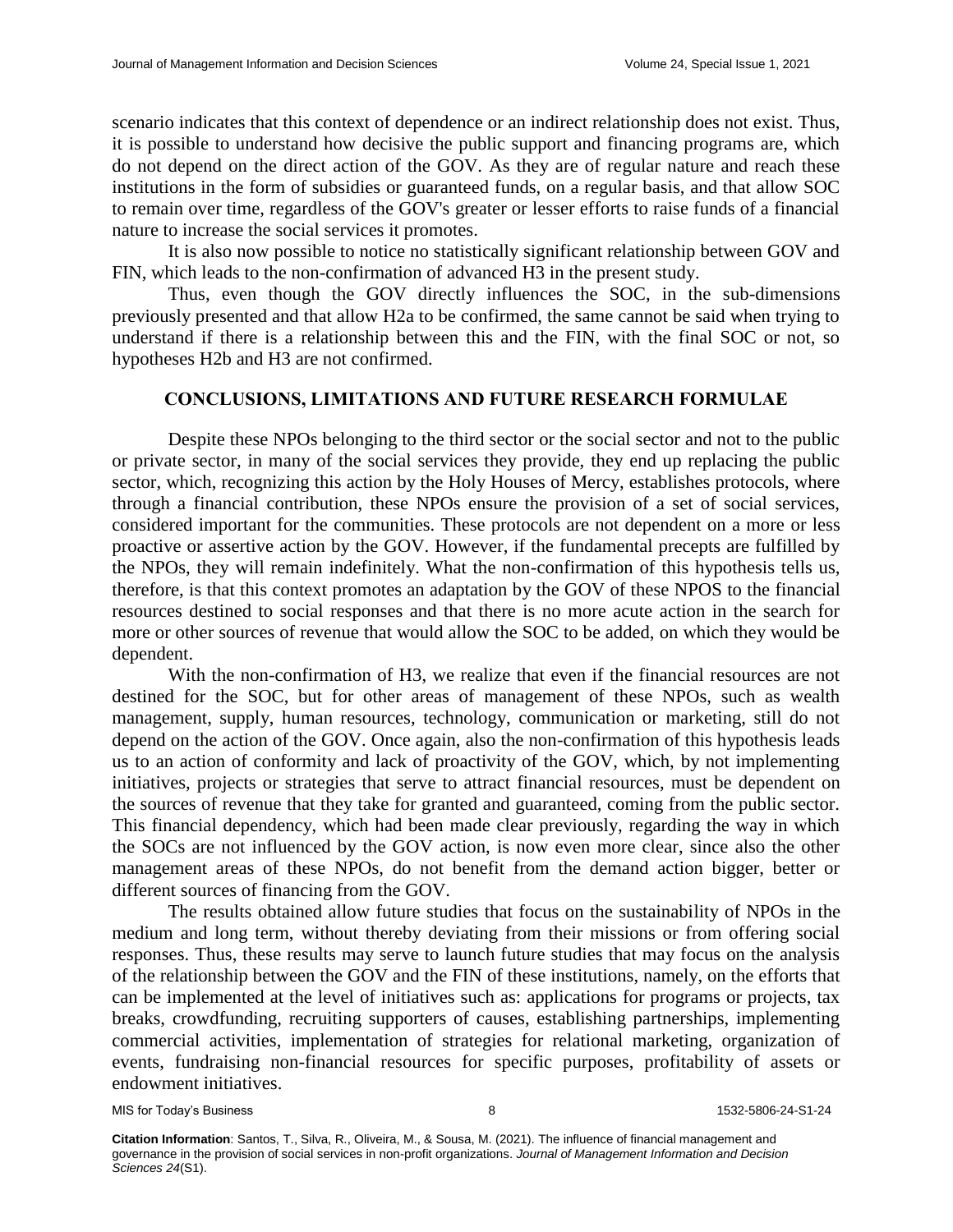A greater theoretical reflection, through the deepening of studies on the impact of this diversification of strategies at the FIN level, will make it possible to understand whether the level of GOV of these NPOs is the possibility of better performing their role well.

This case study focuses on one type of NPOs, the Portuguese Mercies. As such, the traditional limitations of this typology apply, such as the non-possibility of generalizing the results to other types of organizations or sectors of activity.

The determination of the influences of the variables under study in these organisations' social services does not invalidate that there are no other dimensions of management that may also be relevant. As suggestions for future work, it is suggested to investigate the possible influence of strategy, human resources, technologies and systems and information, communication and marketing, supply management, heritage management, knowledge management, or other management areas of these or other non-profit sector institutions, considered for this type of studies.

It is also recommended to carry out studies that analyze the impact of the implementation of concrete measures that go against the promotion of good financial and governance practices, with a view to increasing the performance of social services of these NPOs.

It is also recommended to carry out longitudinal studies, which allow us to understand the evolution of the relationship between the variables analyzed in the present study, namely after leaving the economic and social context caused by the pandemic Covid19.

Finally, it is suggested to extend this type of study to other NPOs such as cooperatives, mutual societies, charities and local development.

#### **ACKNOWLEDGMENTS**

The authors gratefully acknowledge the Polytechnic of Leiria (School of Education and Social Sciences), NECE—Research Center in Business Sciences, University of Beira Interior, CICS.NOVA.IPLeiria—Interdisciplinary Centre of Social Sciences, University of Trás-os-Montes and Alto Douro and CETRAD (Centre for Transdisciplinary Development).

#### **REFERENCES**

- Anheier, H.K. (2000). Managing non-profit organisations: Towards a new approach. Centre for civil society, London school of economics and Political Science.
- Baines, D., Charlesworth, S., Cunningham, I., & Dassinger, J. (2012). Self-monitoring, self-blaming, self-sacrificing workers: Gendered managerialism in the non-profit sector. *Women's Studies International Forum, 35*(5), 362–371.
- Bryce, H.J. (2017). *Financial and strategic management for nonprofit organizations*. Walter de Gruyter GmbH & Co.
- Soares, C., Fialho, J., Chau, F., Gageiro, J., & Pestana, H. (2012). *A economia social e a sua sustentabilidade como fator de inclusão social*. POAT/Fundo Social Europeu.
- Bukhari, I.S., Jabeen, N., & Jadoon, Z.I. (2014). Governance of third sector organizations in Pakistan: The role of advisory board. *South Asian Studies, 29*(2), 579–592.
- Cabral De Ávila, L., & Bertero, C. (2016). Third sector governance: a case study in a university support foundation. *Review of Business Management, 18*, 125–144.
- Coelho, D., Miranda, J., Portela, F., Machado, J., Santos, M.F., & Abelha, A. (2016). Towards of a business intelligence platform to Portuguese Misericórdias. *Procedia Computer Science, 100*(100), 762–767.
- Costa, E., & Pesci, C. (2016). Social impact measurement: why do stackeholders matter? Sustainability Accounting, *Management and Policy Journal*.

MIS for Today's Business **1532-5806-24-S1-24** 9